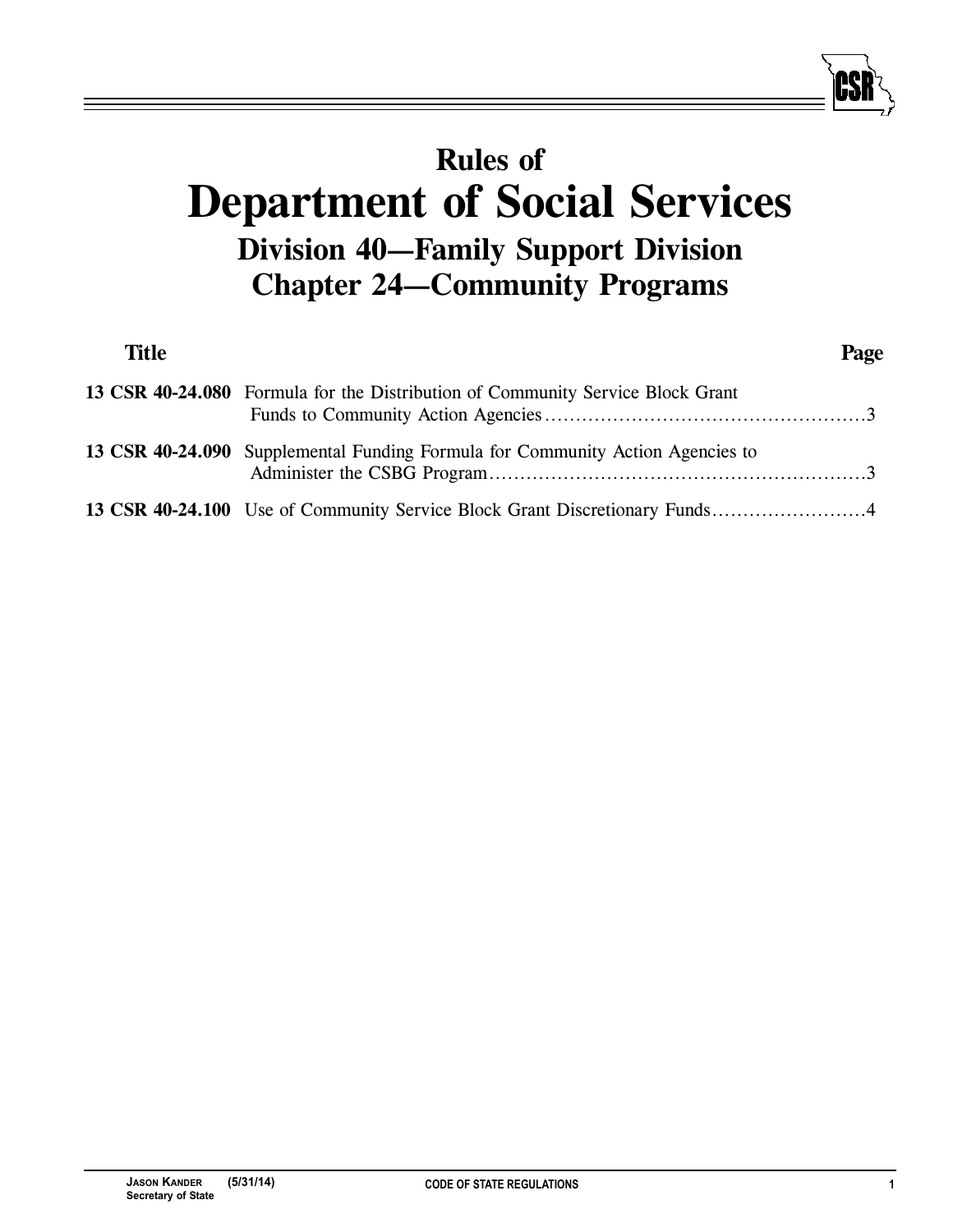

## **Title 13—DEPARTMENT OF SOCIAL SERVICES Division 40—Family Support Division Chapter 24—Community Programs**

**13 CSR 40-24.080 Formula for the Distribution of Community Service Block Grant Funds to Community Action Agencies**

*PURPOSE: This rule outlines how the Family Support Division (division) will distribute Community Service Block Grant (CSBG) mandatory funds to Community Action Agencies (CAA).*

### (1) Definitions.

(A) "Community Action Agency" or "CAA" means a private, not-for-profit agency within the state of Missouri designated by the governor of the state of Missouri as an eligible entity as defined by 42 U.S.C. section 9909.

(B) "CSBG" means Community Service Block Grant program established by 42 U.S.C. section 9901 et seq and section 660.370 et seq, RSMo.

(C) "Mandatory funds" means at least ninety percent (90%) of the total amount of CSBG funds required to be allocated to CAAs from the CSBG grant annually awarded to the state of Missouri by the United States Department of Health and Human Services, Office of Community Support, for the administration of the CSBG program.

(2) The division shall allocate the mandatory funds on the basis of federal fiscal years beginning October 1 as follows:

(A) A portion of the mandatory funds shall be distributed such that each CAA shall receive a base amount of two hundred thousand dollars (\$200,000);

(B) The portion of mandatory funds remaining after deducting the sum of the base amount awarded to CAAs shall be distributed based on the CAA's poverty population relative to the state's total poverty population utilizing the following formula:

((Total mandatory funds) – (\$200,000 x # of CAAs)) x (poverty population of the  $CAA/total$  state poverty population) = CAA poverty population allocation

1. Total state poverty population shall be the total poverty population according to the most recent data published annually by the American Community Survey of the United States Census Bureau.

2. The poverty population of the designated geographic area served by a CAA shall be the total poverty population within the area as determined by the most recent data published by the American Community Survey of the United States Census Bureau.

(3) Allocations of mandatory funds to CAAs shall be based on the most recent information on availability and amounts of CSBG funding to be awarded to Missouri by the U.S. Department of Health and Human Services, Office of Community Services as of the date that the Family Support Division issues the award. Any and all distributions to CAAs are contingent on the availability of CSBG funds for that fiscal year. The division may increase or decrease the funds awarded to a CAA during the grant term depending on the availability of CSBG funds awarded to the state of Missouri by the United States Department of Health and Human Services, Office of Community Services, for the administration of the CSBG program. Any increase or decrease in the amount awarded to a CAA shall be based upon the formula set forth in subsection  $(2)(B)$  of this rule.

(4) The division shall issue a Notice of Award to the CAA. The Notice of Award shall specify the amount of the grant and the basis for the Family Support Division's Calculation. The Notice of Award shall be issued electronically.

(5) If a CAA has its CSBG funding terminated or reduced below the proportional share of funding the entity received in the previous fiscal year then that CAA may request a hearing on the record to the director of the Family Support Division pursuant to 42 U.S.C. section 9908(b)(8). The request for hearing shall be in writing and served on the director of the Family Support Division no later than thirty (30) days from the date of the Notice of Award. The request for hearing shall specify in detail the legal and factual basis for the CAA's request for hearing and shall include any factual documentation in support of the CAA's position. The hearing shall be held before the director of the Family Support Division or his/her designee. The final decision of the director shall be subject to review by the secretary of the U.S. Department of Health and Human Services as provided in 42 U.S.C. section 9915(b).

*AUTHORITY: section 660.376, RSMo 2000.\* Original rule filed Oct. 31, 2013, effective June 30, 2014.*

*\*Original authority: 660.376, RSMo 1984.*

### **13 CSR 40-24.090 Supplemental Funding Formula for Community Action Agencies to Administer the CSBG Program**

*PURPOSE: This rule outlines how the Family Support Division (division) will supplement*

*Community Service Block Grant (CSBG) funds for those Community Action Agencies (CAAs) that will be receiving less than the proportional share the CAA received in federal fiscal year 2013.*

(1) The definitions set forth in 13 CSR 40- 24.080 shall apply to this rule.

(2) Beginning in federal fiscal year 2014, the division shall distribute Community Service Block Grant (CSBG) mandatory funds to all Community Action Agencies (CAAs) based on the funding formula set forth in 13 CSR 40-24.080. Over a period of five (5) years, the division shall provide supplemental funding for any CAA that will be receiving less than the proportional share the CAA received in federal fiscal year 2013 as a result of the funding formula set forth in 13 CSR 40- 24.080 as follows:

(A) For federal fiscal year 2014, the division shall distribute supplemental funding equal to eighty percent (80%) of the difference between the proportional share the CAA received in federal fiscal year 2013 and the CSBG mandatory funding it received in federal fiscal year 2014.

(B) For federal fiscal year 2015, the division shall distribute supplemental funding equal to sixty percent (60%) of the difference between the proportional share the CAA received in federal fiscal year 2013 and the CSBG mandatory funding it received in federal fiscal year 2014.

(C) For federal fiscal year 2016, the division shall distribute supplemental funding equal to forty percent (40%) of the difference between the proportional share the CAA received in federal fiscal year 2013 and the CSBG mandatory funding it received in federal fiscal year 2014.

(D) For federal fiscal year 2017, the division shall distribute supplemental funding equal to twenty percent (20%) of the difference between the proportional share the CAA received in federal fiscal year 2013 and the CSBG mandatory funding it received in federal fiscal year 2014.

(E) For federal fiscal year 2018 thereafter, the division shall cease providing supplemental funding to those CAAs that will be receiving less than the proportional share the CAA received in federal fiscal year 2013 and all CAAs shall receive funding based entirely on the funding formula set forth in 13 CSR 40- 24.080.

(3) The division may distribute CSBG discretionary grant funds, as defined in 13 CSR 40- 24.080, to comply with the requirements of this rule.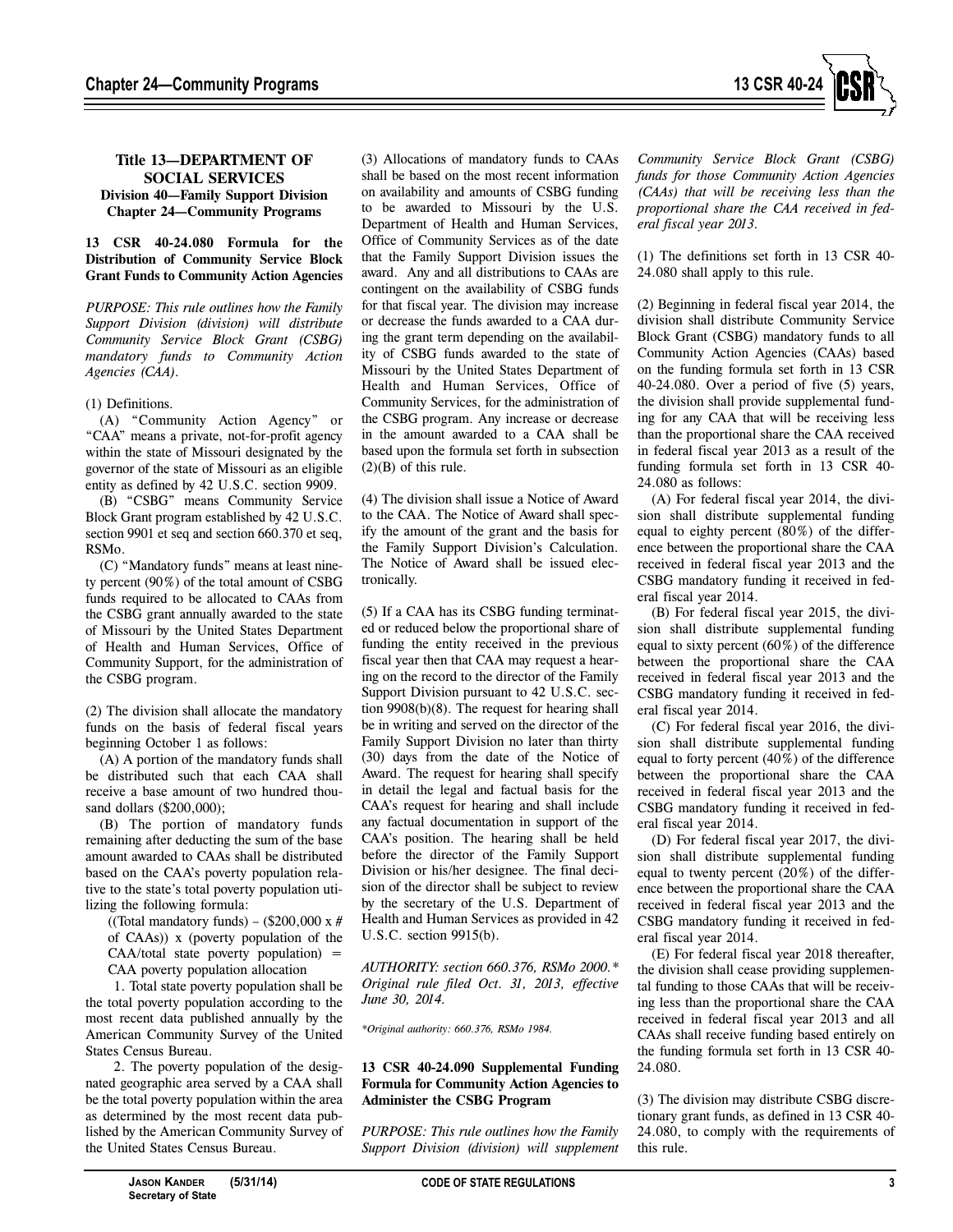(4) Any and all distributions to CAAs are contingent on the amount of the CSBG grant annually awarded to the state of Missouri by the United States Department of Health and Human Services, Office of Community Services.

(5) Supplemental funding is contingent on sufficient funds that are appropriated by the legislature for such purpose.

*AUTHORITY: section 660.376, RSMo 2000.\* Original rule filed Oct. 31, 2013, effective June 30, 2014.*

*\*Original authority: 660.376, RSMo 1984.* 

## **13 CSR 40-24.100 Use of Community Service Block Grant Discretionary Funds**

*PURPOSE: This rule outlines how the Family Support Division (division) will use discretionary funds that are awarded to the Family Support Division by the U.S. Department of Health and Human Services for the administration of the Community Service Block Grant (CSBG) program.*

(1) The definitions set forth in 13 CSR 40- 24.080 shall apply to this rule.

(A) "Discretionary grant funds" means no more than ten percent (10%) of the total amount of the CSBG grant annually awarded to the state of Missouri by the United States Department of Health and Human Services, Office of Community Support, for the administration of the CSBG program that may be reserved and/or distributed at the discretion of the division.

(2) The division shall use discretionary grant funds for purposes outlined in 42 U.S.C. section 9907(b). The division may use no more than five percent  $(5%)$  of the total annual amount of CSBG funds awarded to the state of Missouri by the United States Department of Health and Human Services, Office of Community Services, for administrative expenses, including monitoring activities. Any unused CSBG funds may be used by the division for other discretionary uses pursuant to this section.

(3) Subject to the availability of discretionary grant funds, discretionary grant funds may be used for the following purposes consistent with those identified in 42 U.S.C. section 9907(b):

(A) Address a priority need identified by the division related to the causes and conditions of poverty or a specific target population impacted by these same causes and conditions;

(B) Training and technical assistance to increase the capacity and sustainability of eligible entities and/or discretionary funded providers, as well as improve the quality of their services;

(C) Responses to natural or man-made disasters; and

(D) Evidence-based, innovative, and/or demonstration projects that improve the causes and conditions of poverty for low-income individuals, families, and communities, including specific target populations, and support efforts that reduce poverty; revitalize lowincome communities; and empower lowincome families and individuals to become fully self-sufficient.

(4) Any non-profit entity or local unit of government seeking funding from the discretionary grant funds from the division may contact the division to inquire regarding the availability of discretionary funds. In order to be considered for funding for the following fiscal year, non-profit entities or local units of government must submit applications from July 15 to August 15. An exception to the application time frame may be made due to extenuating circumstances as determined by the division. The application must contain the following:

(A) Description of need including information regarding the proposed use of funds including demographic and other relevant data to support need;

(B) Proposed target population;

(C) Organization and governance including information on the applicant's organization and governance structure, a description of the agency's history, vision and mission, services provided, and number and roles of current staff. The applicant must provide information on the applicant's board of directors, by-laws, and a list of current board members;

(D) Coordination of services including a description of how the applicant will ensure services support or complement, but not duplicate, services being provided by other related agencies;

1. The applicant must provide a description of any proposed coalition(s), partnerships, organizations, cooperating entities, consultants, or any other entities or individuals with which the applicant may be contracting or collaborating. The applicant must include a letter of commitment from entities that have identified roles in the use of CSBG discretionary funds;

(E) Implementation plan that addresses the program or project goal(s), action steps, person(s) responsible for the completion of the goals, timeline for completion, and evaluation measures;

(F) Personnel information including the educational background and work experience of project and management staff. The applicant must include an organizational chart showing the lines of personnel authority. The organizational chart shall include:

1. The relationship of project staff to management and support staff;

2. The names of employees and their titles; and

3. The existence of sub-contractors;

(G) Management including a description of how services of the grant agreement will be managed, controlled, and supervised in order to ensure satisfactory grant agreement performance; and

(H) Itemized budget and budget narrative.

(5) In addition to providing the information set forth in section (6), a non-profit entity submitting an application to receive discretionary grant funds must provide the following information and documentation:

(A) Certified copy of the non-profit entity's articles of incorporation;

(B) Certified documents showing that the organization is in good standing;

(C) A copy of the most recent audit showing that the non-profit entity is compliant with the American Institute of Certified Public Accountants Standards;

(D) Documentation establishing that the non-profit entity is designated as a non-profit organization by the *Internal Revenue Service* under 26 U.S.C. section  $501(c)(3)$ ; and

(E) Any other documents that the division may request from time-to-time to establish the continued good standing of the organization.

(6) A non-profit entity or local unit of government shall fully cooperate with the division including providing all records, documents, and information requested during the application process and at any time upon granting funding to the non-profit entity or local government.

(7) Upon review of the application, the division shall issue a determination to the entity. The determination is subject to the division's discretion.

(8) Any previous discretionary funded nonprofit entity or local unit of government is not entitled to discretionary funding awards and must reapply annually.

(9) Any unused discretionary grant funds may be carried over into the following federal fiscal year to be used for purposes consistent